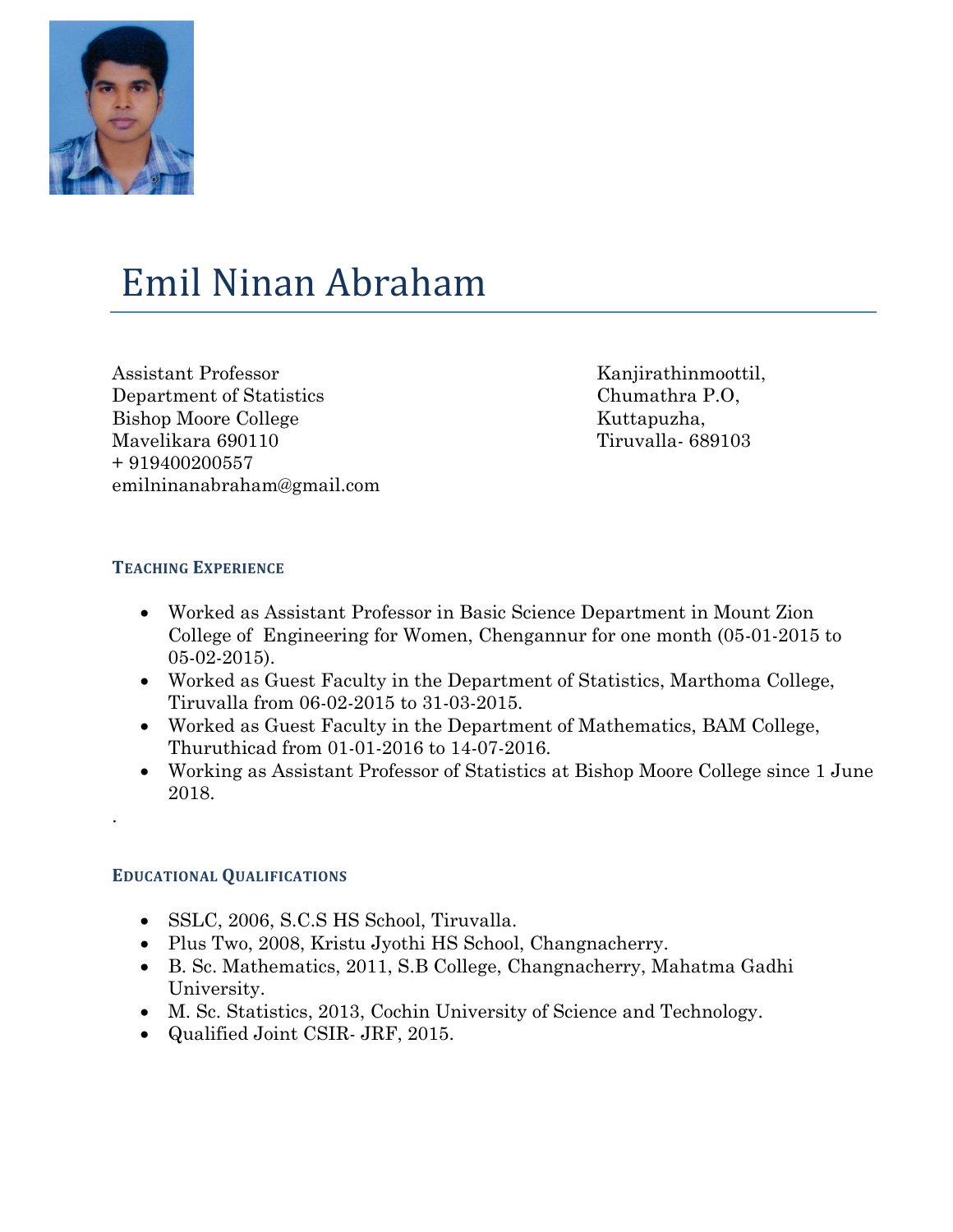#### **TECHNICAL SKILLS**

| <b>Packages</b>           |                       |
|---------------------------|-----------------------|
| <b>SPSS</b>               | <b>MS Power Point</b> |
| SAS (Basics)              | R Programming         |
| MS Excel 2007             | Matlab                |
| <b>MS Word 2007</b>       | Mathematica           |
| <b>Languages</b>          |                       |
| C                         | $C++$                 |
| <b>Operating Systems</b>  |                       |
| Microsoft Windows 7/XP/98 |                       |

#### **DETAILS OF CONFERENCE PRESENTATIONS**

1. Second International Conference on Statistics for Twenty- first Century -2016 (ICSTC-2016). "Some Properties of Positive hyper-Poisson Distribution" Department of Statistics, Kerala University, December 21-23, 2016 ( Oral presentation).

2. National Conference On Advances In Statistical Sciences (KSA) . "On Intervened hyper-Poisson Distribution And Its Properties" Department of Statistical Sciences, Kannur University, February 17-18, 2017 (oral presentation).

3. National Seminar On Recent Trends In Statistical Theory and Applications-2017 (NSSTA-2017)., "On Some Properties Of Intervened Alternative hyper-Poisson Distribution" Department of Statistics, University of Kerala, June 28-30, 2017 (Oral presentation).

4. National Seminar On Innovative Approaches In Statistics (KSA). "On Intervened Modified Alternative hyper-Poisson Distribution And Its Applications" Department of Statistics, St.Thomas College, Thrissur , February 15-17, 2018 (Oral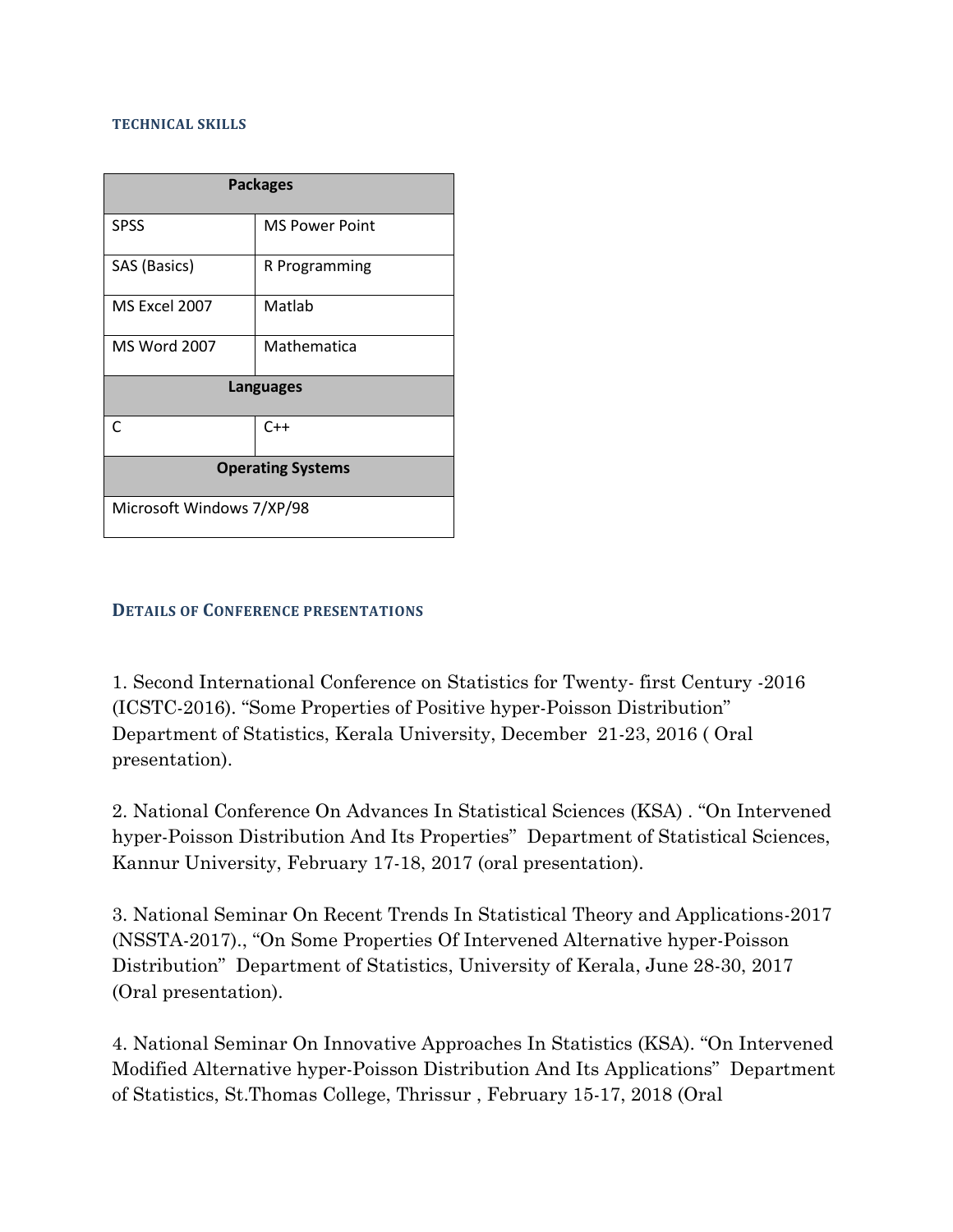presentation).

5. International Conference On Recent Advances In Statistical Methodology With Applications In Clinical And Official Statistics (ICSA- 2018), "On An Intervened Version Of Modified hyper-Poisson Distribution" Department of Statistics and Biostatistics, St.Thomas College, Palai, January 03-05, 2018 (Oral presentation).

6. National Seminar On Recend Trends In Statistical Sciences (RTSS-2018), "Zero Truncated Modified Alternative hyper-Poisson Distribution And Its Generalizations" Department of Statistics, University of Kerala, February 28-01 March, 2018 (Oral presentation).

7. Fourth International Conference On Statistics For Twenty –First Century-2018 (ICSTC-2018), J. W., "An Intervened Version Of Extended Alternative hyper-Poisson Distribution And Its Properties" Department of Statistics, University of Kerala , December 13-15, 2018 (Oral presentation).

## **DETAILS OF WORKSHOP PARTICIPATION**

1. National Workshop On Statistical Computing, Department of Statistics, University of Kerala, Thiruvananthapuram, on 14-19 November 2016.

2. National Workshop On Statistical Methods For Data Analytics Using R, Department of Statistics, University of Kerala, Thiruvananthapuram, on 23-28nd October 2017.

## **DETAILS OF CONFERENCE PARTICIPATION**

1. Centre For Mathematical Sciences Pala Campus sponsored by Department of Science And Technology, Government of India, New Delhi on 19-28 December 2008.

2. XXXI Annual Convention of Indian Society for Probability and Statistics (ISPS) and International Conference on Statistics, Probability and Related Areas held at Department of Statistics, Cochin University of Science and Technology on 19-22 December 2011.